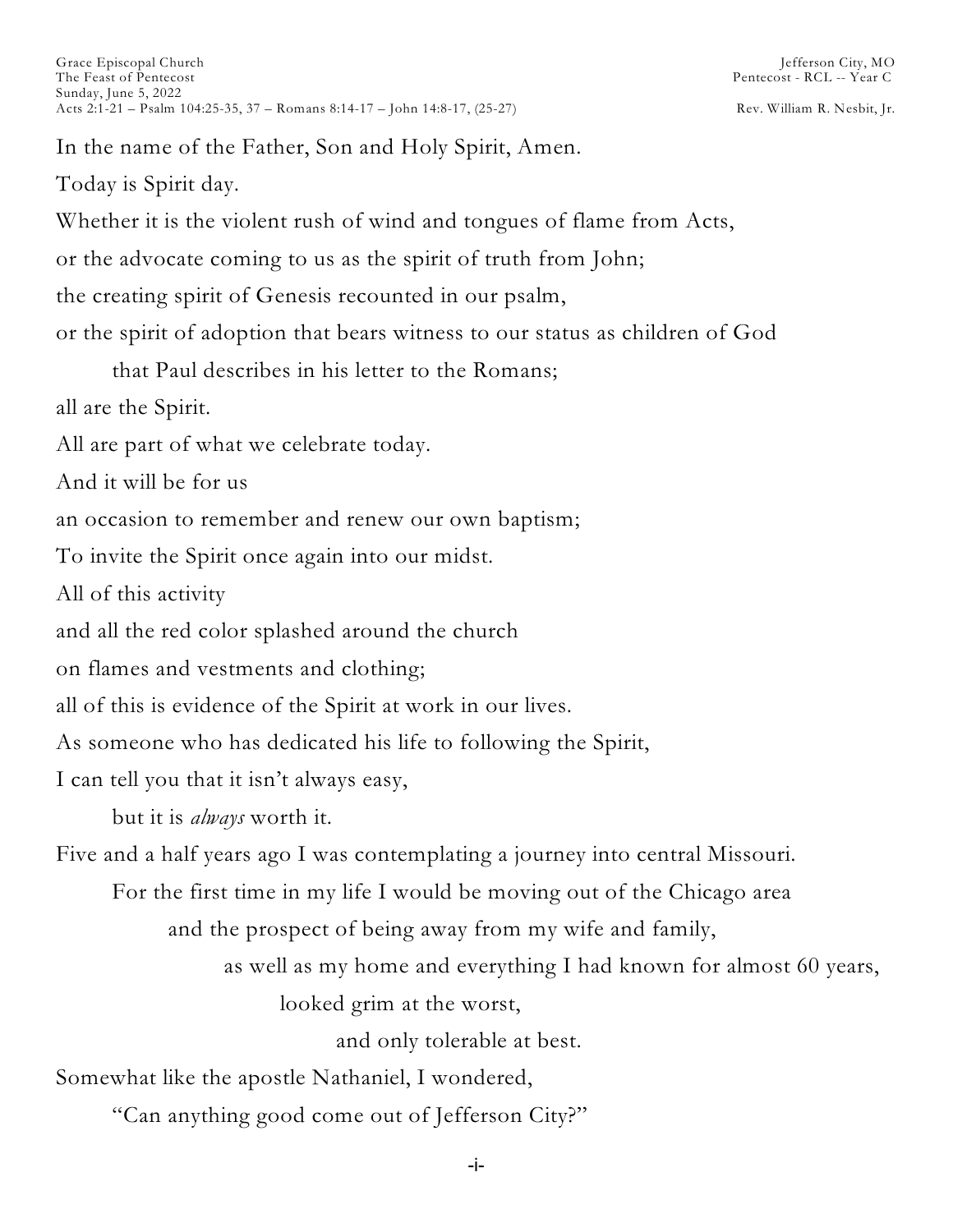And somewhat like the apostle Andrew, Sarah Schedler, the head of the search committee bid me "Come and see!"

And even though the separation was as difficult as I thought it would be,

to say that my time here was deeply blessed by the Holy Spirit

is in my mind a bit of an understatement.

That the Holy Spirit would find a way

to get me back here on a more permanent basis never entered my mind. But here I am.

Being a Christian is hard, but it is not without merit.

The vows we take at our baptism,

and that we will be renewing today

will place us at odds with the easy ways of the world.

When we were baptized,

the sign of the cross was marked on our foreheads in chrism,

as the following words were spoken.

"You are sealed by the Holy Spirit in baptism,

and marked as Christ's own forever."

That mark sets us apart.

The work of a Christian is to die daily to self,

as Christ died for you.

Easy to say, difficult to do.

That is what the cross is all about.

It is why we take the cross as our symbol.

To remind us, and warn others, that we are different.

Today, as we remember the gift of the Holy Spirit,

and ask again for the Spirit to enter into, brood over, and direct our lives,

it is important to remember and to be prepared for

the change that the Holy Spirit brings.

Be warned, it will turn our world upside down.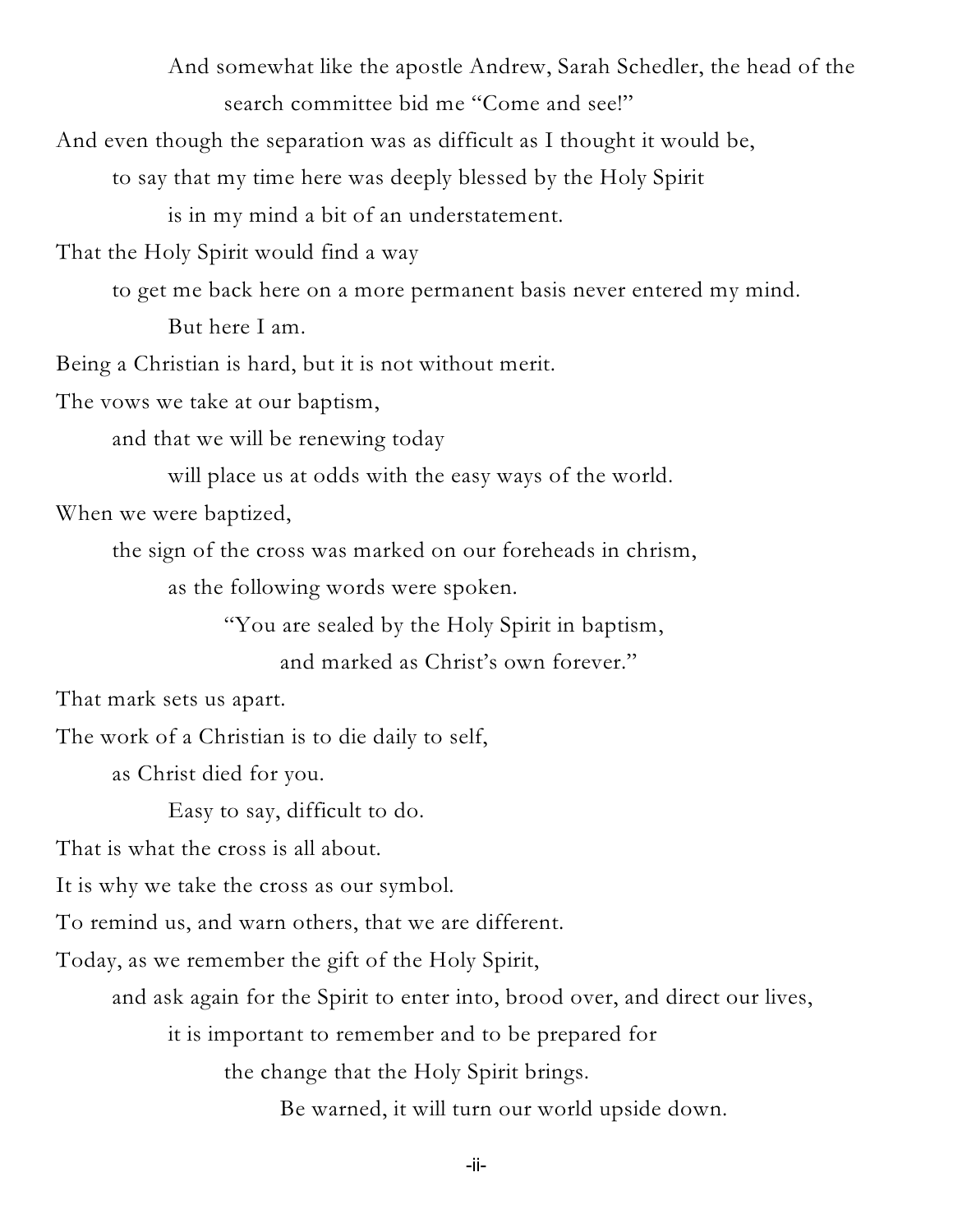A little later in the Fourth Gospel, Jesus tells his disciples,

"And when the Spirit comes,

the Holy Spirit will prove the world wrong

about sin and righteousness and judgment...

about judgment,

because the ruler of this world has been condemned."

The Holy Spirit changes our whole understanding of judgement,

reminding us that in Christ, the ruler of this world has been condemned.

In case you haven't noticed, we live in a world, and even more so in a country,

that judges and values people based on money, power, and strength.

The Spirit reminds us that God sees with different eyes;

that God values and judges differently.

God doesn't care how much money you have,

but how much you give away.

God doesn't care how much power you wield,

but how you wield the power you have been given.

God doesn't care about the strength of your arm,

or the strength of your mind,

or the strength of your will.

God cares about your weakness,

but even more, God cares about how you care for the weak around you.

As followers of the way,

we must learn to care deeply about what God cares about,

and that means a never-ending battle

to extinguish our love of the powers of this world.

It means placing our selves in opposition to those powers.

Again and again we must open ourselves to the gentle urgings of the Spirit,

guiding us into the ultimate truth of God.

Paul captures this struggle eloquently when he says,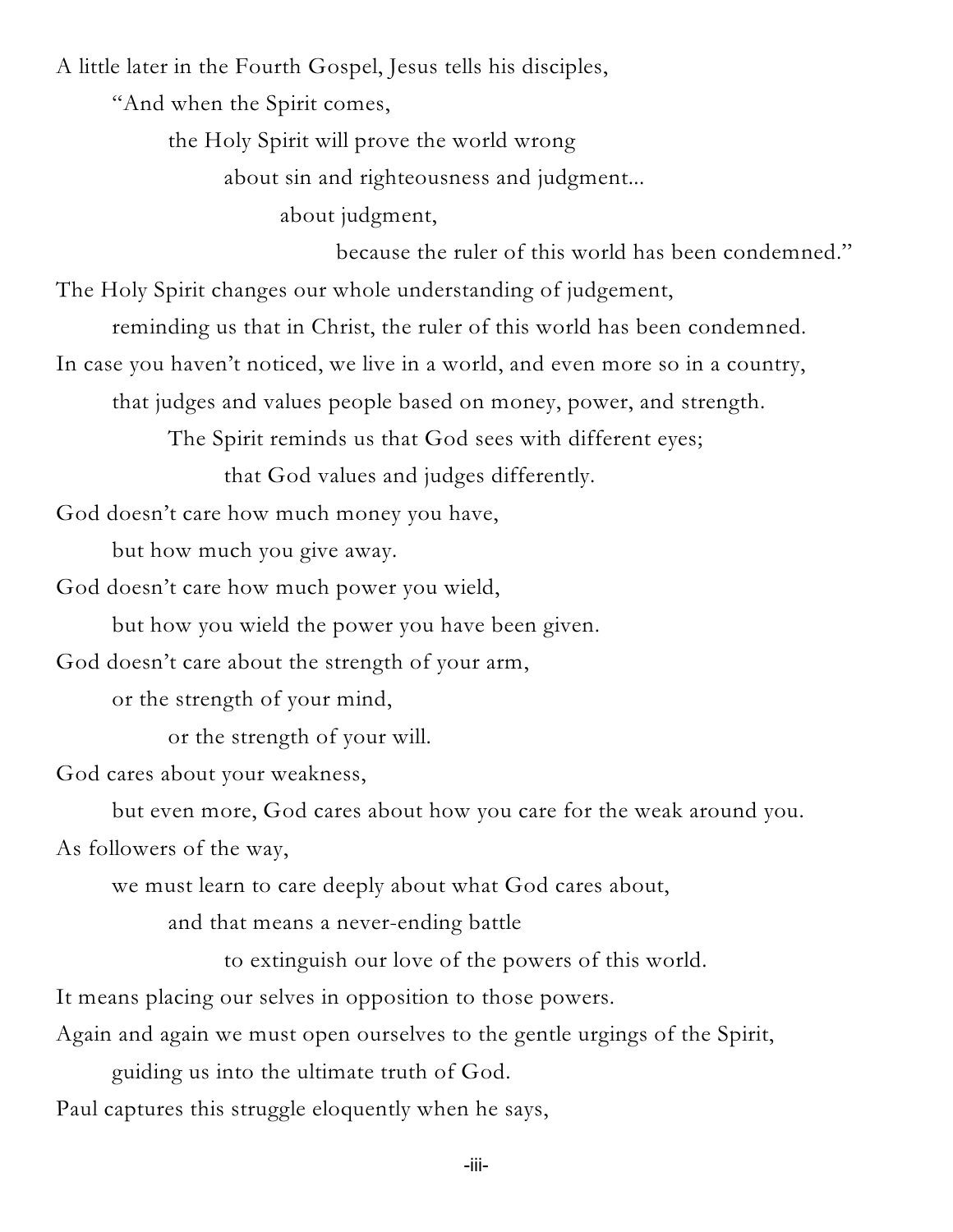"All who are led by the Spirit of God are children of God.

For you did not receive a spirit of slavery to fall back into fear,

but you have received a spirit of adoption.

When we cry 'Abba! Father!'

it is that very Spirit bearing witness with our spirit that we are children of God...

if, in fact, we suffer with him so that we may also be glorified with him." The struggle of conforming our lives to Christ,

and living into the depth of our part in the mission of God

is fraught with real suffering.

The end result of this suffering however, is an ecstatic joy,

a joy that fills us to overflowing.

And it too is a joy that overwhelms the pain and risk endured to attain it.

This is the joy that Luke describes in Acts,

and the observers confuse with an alcohol fueled party.

This same joy is accessible to us through the Spirit.

It is what we celebrate especially on this day,

but also what we celebrate to a lesser extent

every Sunday in the Eucharist.

It is the same joy.

The joy of knowing the struggles we face have meaning.

The joy of knowing the suffering we endure is not the end of the story.

I remember a time many years ago backpacking with my youth group

when I was surprised by this kind of joy.

It was the third day of a five day trip,

and we were scheduled to hike 12 miles to the next campground that day. The journey would take us up a steep hill,

along an exposed ridge,

and then down an escarpment to the campground.

As fate would have it,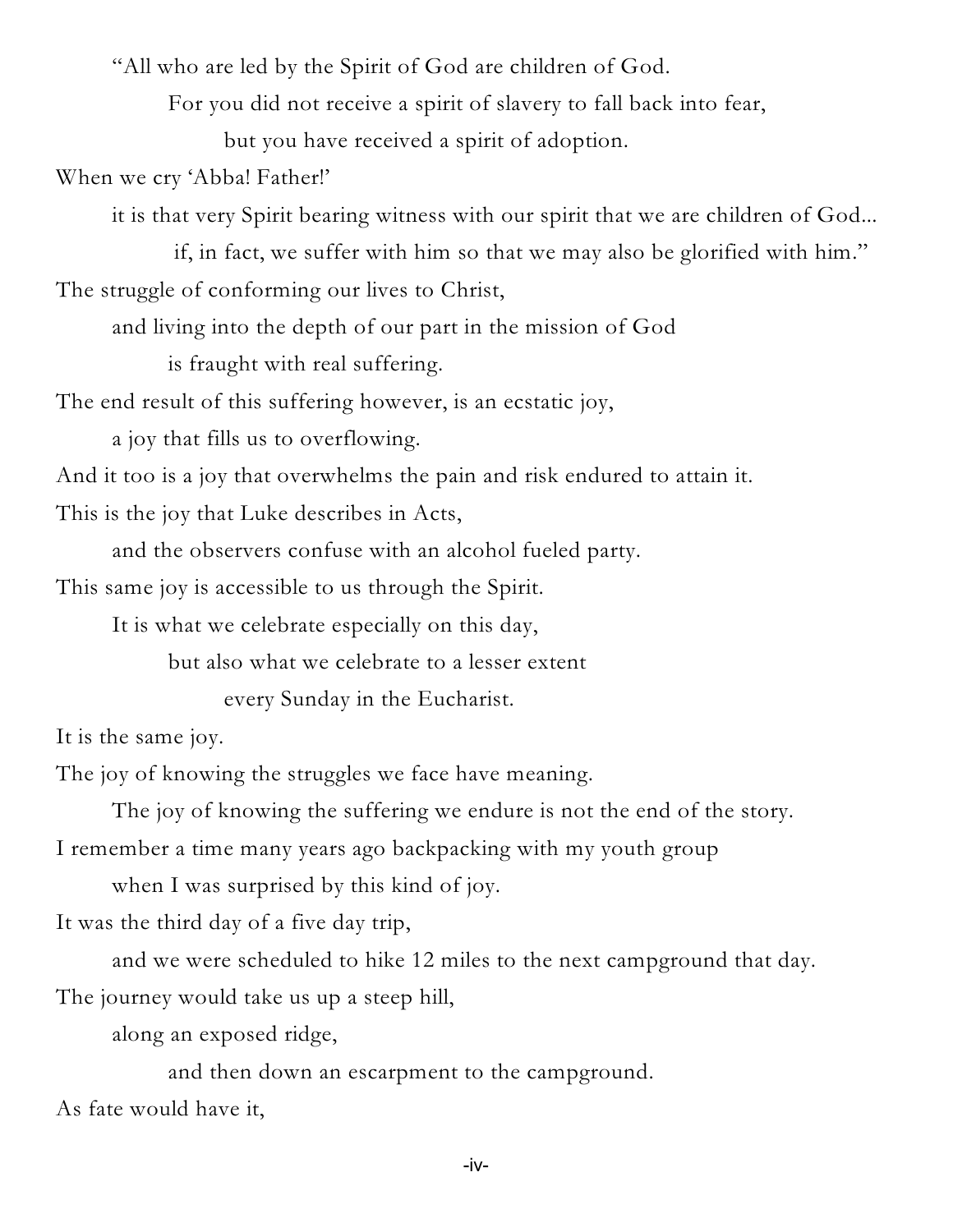it began to rain at about 2 o'clock that morning.

And it rained hard.

By the time we had packed up in the morning and headed out on the trail we were all pretty miserable.

An hour later we were still miserable,

but now we were literally soaked to the skin as well.

I remember that every time I would take a step

the water would fountain up out of the ankles of my boots.

It continued to rain all day

as our silent band continued to struggle over and around the wet rocks.

As I said, we were pretty miserable at the start of the day,

and I will leave to your imagination

what happened to our mood during that awful day.

But then, something happened around mid afternoon.

I guess we finally figured out that it couldn't get any worse.

(A dangerous thought to have, I know!)

But then we started to laugh.

And boy did we laugh.

We laughed until we couldn't catch our breath.

It was still raining,

but the rain didn't matter any more.

We were still soaked to the skin,

but that didn't matter any more.

Our legs and ankles were still sore from the beating they had taken all morning,

but that didn't matter any more either.

We had been infected by joy!

As we started back on the trail,

the normal chatter that had been absent all morning returned.

One of the youth at the campfire that night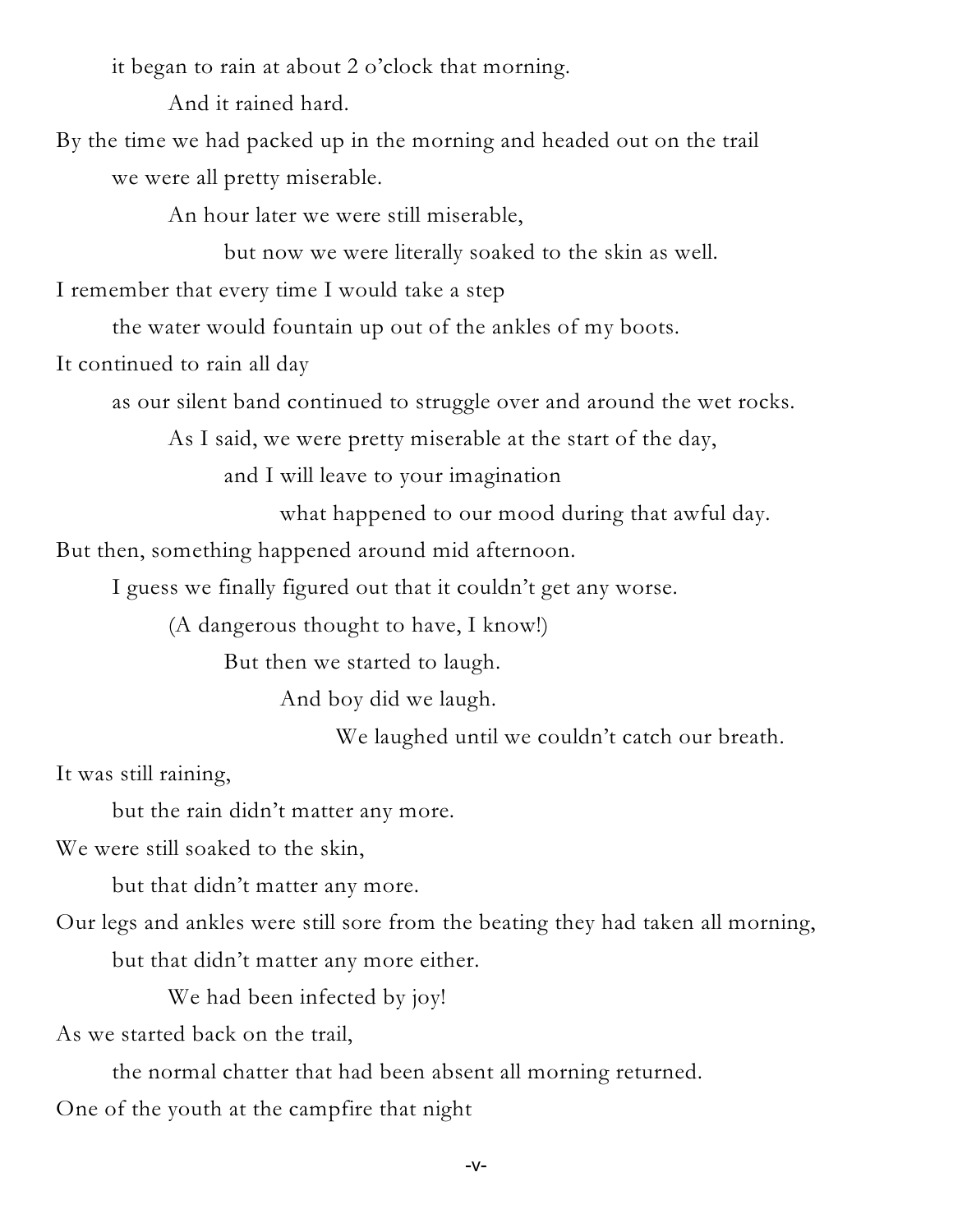summed it up perfectly.

"After going through this today,

nobody will ever be able to tell me I can't do something ever again."

To find the joy that the Holy Spirit brings to us through faith

is to tap into that deep well of strength

that only comes through weakness.

As we make our way out of the dense jungle that is the COVID pandemic

we have some work ahead of us.

Many of my clergy colleagues are saying

that coming out of the pandemic should be treated like planting a new church. I'm not sure I would want to go that far,

but I do think we will need to look

at what makes Grace the special place we know and love,

and take a fresh look at what God needs us to be doing here in Jeff City and how we can go about bringing the special gifts we have been given to this task. Or to put it a little differently,

the new world we find ourselves in now

will require us to find new ways to be the Grace we have always been.

This will require us to both look carefully at who we are and who we have been,

at the same time that we carefully explore

the needs of our surrounding community.

If we are honest with ourselves

I am sure that we will find ourselves both excited about the possibilities and anxious about the challenges.

As with all ventures that are important,

it will require the best of us.

And so, on this Pentecost we invite the Holy Spirit to join with *us* as well, to enlighten our work in the months, and years ahead,